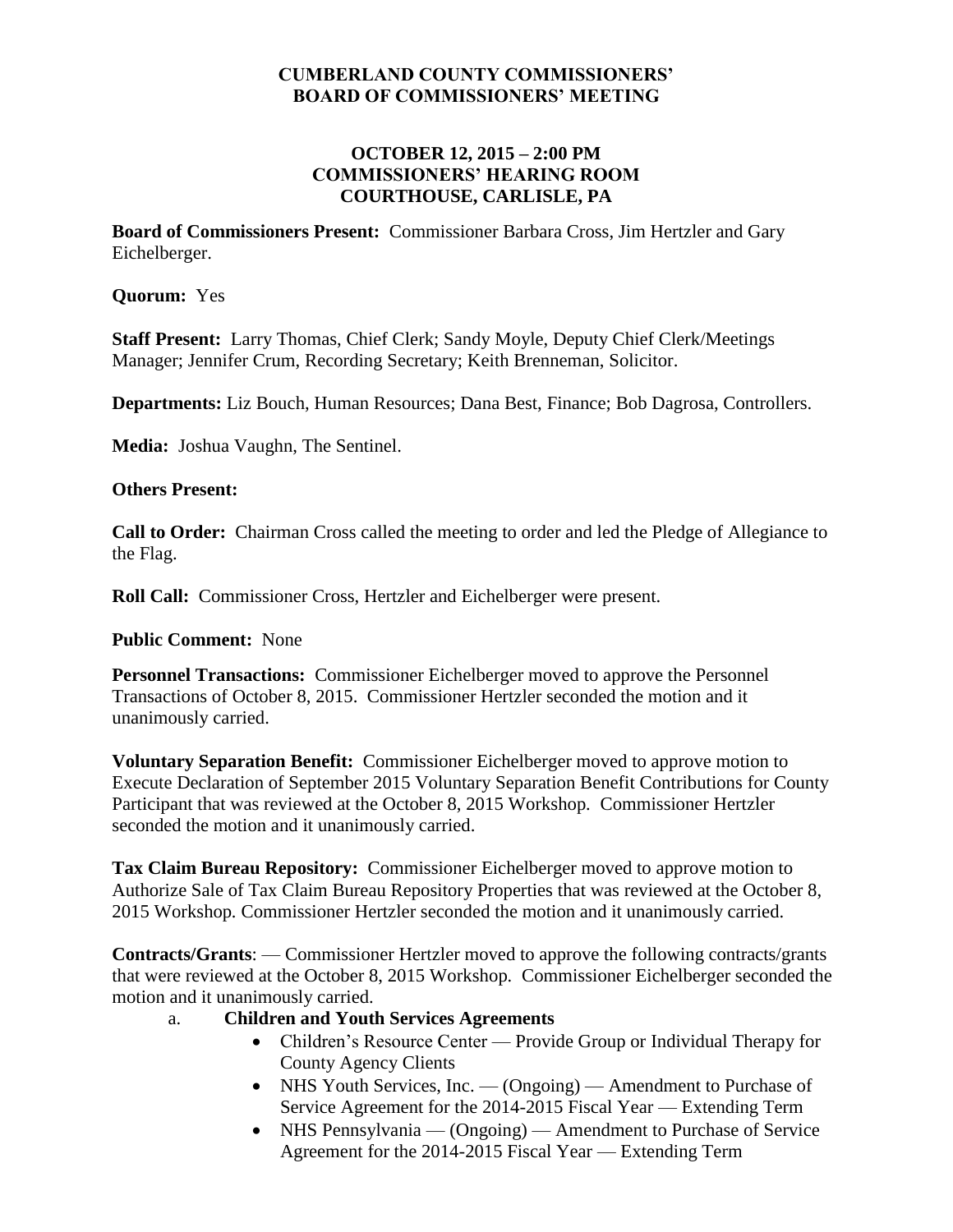- Family Care Services, Inc. (Ongoing) Amendment to Purchase of Service Agreement for the 2014-2015 Fiscal Year — Extending Term
- b. **Claremont Nursing and Rehab Center Agreements**
	- All Hands Home Care, LLC Contingency Plan for CNRC Staffing for CNA's
	- HSE Staffing Agency Contingency Plan for CNRC Staffing
	- NTT DATA Purchase and Installation of SAP Crystal Reports 2013
	- TRICARE (New) Revenue Contract for Tricare Insurance
	- Motion to Approve Medicare Enrollment Application

### c. **Coroner Agreement**

• Forensic Pathology Associates — (New) — Autopsy and Toxicology Services

### d. **District Attorney's Agreement**

• Thermo Fisher Scientific — (New) — Service Contract for Lab Equipment (GC Mass Spectrometer — Contract Terms: (August 22, 2015 – August 21, 2016)

# e. **Drug & Alcohol Grant Agreement**

• PCCD Grant Award Letter for Cumberland County Opiate Overdose Prevention Program — Grant Amount \$10,000 for a one – year period (July 1, 2015 — June 30, 2016)

### f. **Facilities Management Agreements**

- $\bullet$  Olde Glory Contractors, Inc. (New) Coating of Old Courthouse Roof Top
- Eastern Janitorial Services Option to Renew Agreement dated March 3, 2014 for an Additional Term of One (1) Year.

## g. **MH/IDD Agreements**

- *FY 2015-2016 Intellectual and Developmental Disabilities*
	- $\triangleright$  Living Unlimited, Inc. (New) Home and Community Habilitation and Supported Employment
	- $\triangleright$  The ARC of Dauphin County (New) Family Support
- *FY 2014-2015 Mental Health*
	- $\triangleright$  Holy Spirit Hospital A Geisinger Affiliate (Addendum)
	- $\triangleright$  Keystone Service Systems, Inc. DBA Keystone Community Mental Health — (Addendum)
	- $\triangleright$  Perry County Prison (Addendum)
	- $\triangleright$  Perry County Transportation Authority (Addendum)
	- $\triangleright$  Thomas James, MS (Addendum)
- *FY 2015-2016 Mental Health*
	- $\triangleright$  Dauphin County MH-ID Program (New)

# h. **Planning Department Agreement**

- HRG Craighead Bridge Project Part I and II Time Extension Request
- i. **Prison Agreement**
	- H. B. McClure Company (New) Inspection/Preventative Maintenance for HVAC Equipment
- j. **Public Safety Grant and Agreement**
	- Submission of Grant Agreement to PEMA Capital Grant Radiation Emergency Response Fund — 100% Funded
	- Velocitel, Inc. (New) Prison Tower Structural Modifications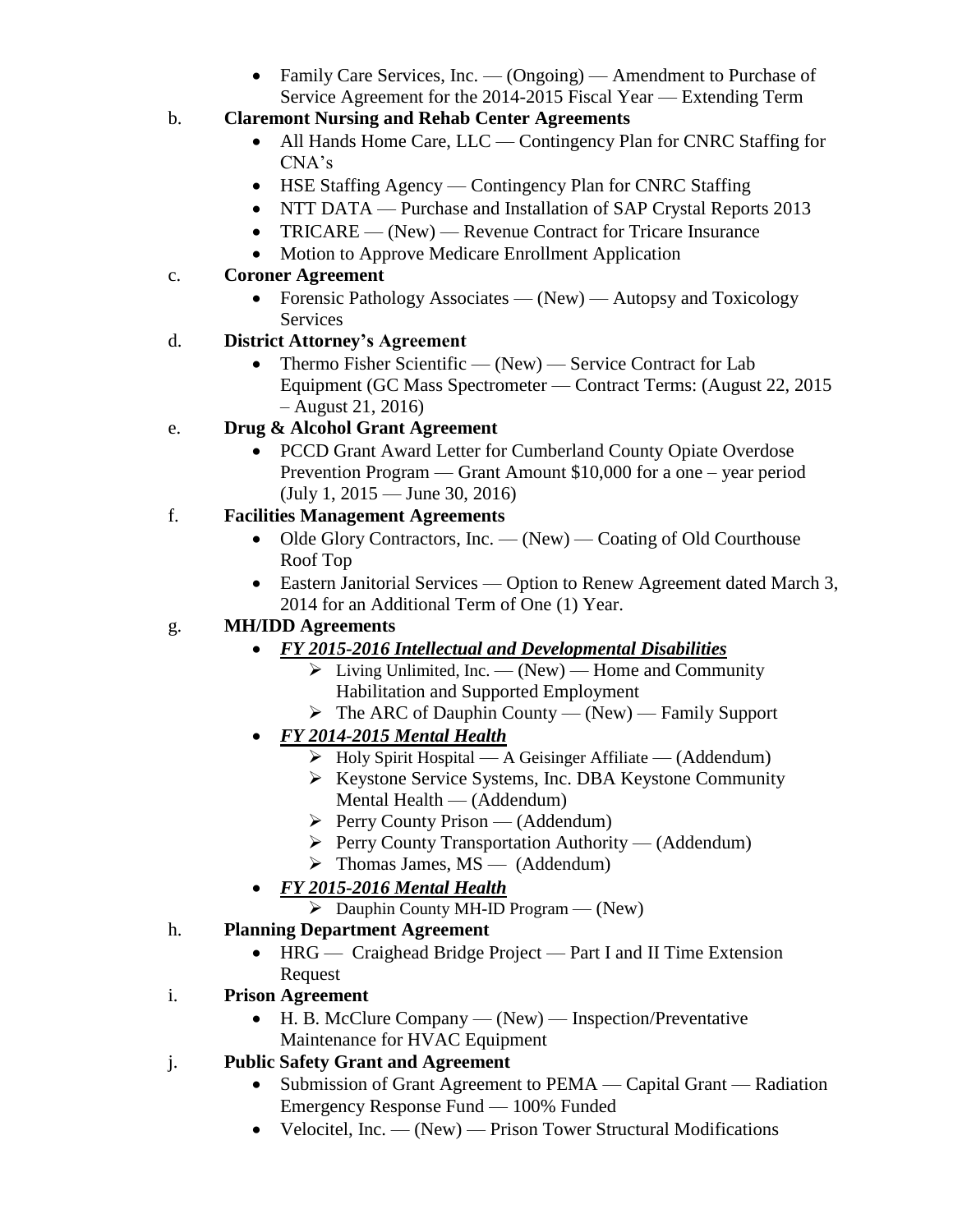#### **YATA Documents**: — Reviewed at the October 8, 2015 Workshop

- Commissioner Hertzler moved to approve Proposed By-Laws for Central Pennsylvania Transportation Authority. Commissioner Eichelberger seconded the motion and it unanimously carried.
- Commissioner Hertzler moved to approve a motion to Advertise Ordinance Indicating Cumberland County's Desire to Join with YATA. Commissioner Eichelberger seconded the motion and it unanimously carried.

**State Budget Impasse Measures** – Chief Clerk Thomas reviewed the Human Services budget/State budget impasse. The Human Services Departments have come up with a plan that would extend essential services while maintaining the county's good financial condition. An Executive Session discussion provided the Board with recommendations as follows:

- To withhold payments to providers within the Human Services field.
- A hiring freeze for new or existing positions that becomes vacant.
- Restrictions on non-emergency overtime and non-essential travel.
- Suspension of new capital project expenses and grant funds not related to salaries before the grant funding is received.
- This policy will be in effect by close of business on October 12, 2015, and remain in effect until the Board of Commissioners may terminate or alter conditions contained therein or until the county and other counties are presented with a functioning State budget.

The situation will be monitored regarding the impact to the budget impasse on County services and finances and additional measures will be taken as needed. Chairman Cross requested a motion to accept and implement this policy effective today (October 12, 2015) and remain in effect until such time that this Board may terminate all conditions present and above regarding the recommendations of the Finance Director, the Directors of the Human Services Departments and the Chief Clerk regarding the State Budget Impasse and potential consequences for Cumberland County. Commissioner Hertzler made a motion as requested. Commissioner Eichelberger seconded the motion and it unanimously carried. Commissioner Hertzler clarified that the Board will do their best to deal with the State budget impasse situation. Commissioner Eichelberger stated that due to the lack of action by our state legislatures and the Governor's office on the State budget, it is going to be more costly to our citizens in the county. Commissioner Cross stated that it is unfortunate that we are in this situation and have to be so proactive.

**MH/IDD Appointment:** Commissioner Eichelberger moved to approve the appointment of Dr. Christopher Royer to the MH/IDD Advisory Board commencing on October 12, 2015 and expiring August 31, 2018. Commissioner Cross seconded the motion and it unanimously carried.

**MH/IDD Appointment:** Commissioner Eichelberger moved to approve the appointment of Dr. Vernne W. Greiner to the MH/IDD Advisory Board commencing on October 12, 2015 and expiring August 31, 2018. Commissioner Hertzler seconded the motion and it unanimously carried.